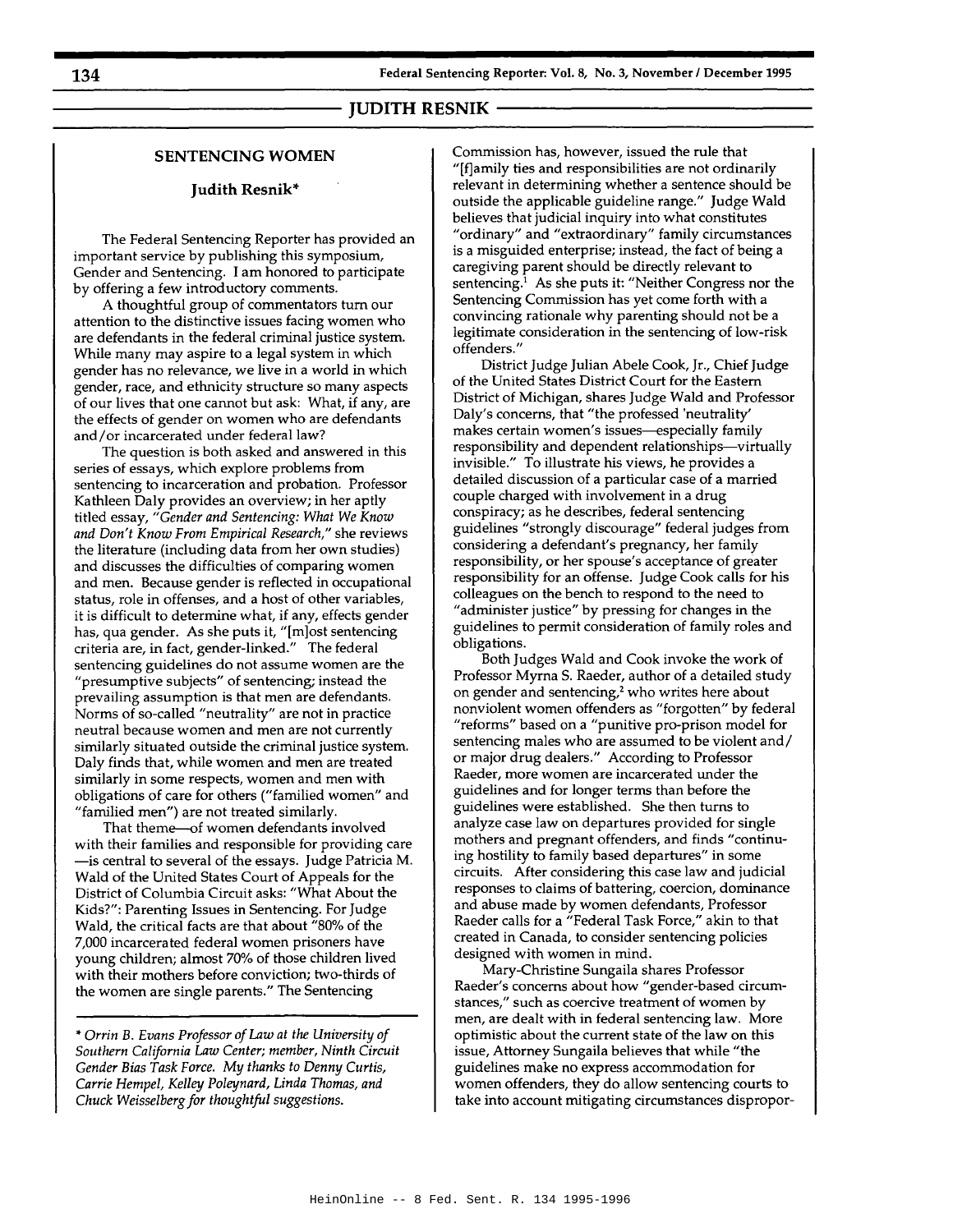tionately experienced by women offenders because of their sex." For her, defense counsel has a critical role to play in making presentations to courts to enable them to respond appropriately to problems presented by female defendants.

Commission staff members Phyllis J. Newton, Jill Glazer, and Kevin Blackwell share Sungaila's view of the need to attend to women. Newton, Glazer, and Blackwell make several suggestions for how the guidelines might, consistent with Commission policy, be altered to take into account the concerns about women that have now been raised. First, given that the Commission's enabling legislation urges "nonimprisonment alternatives for appropriate first-time non-violent offenders," both women and men may have options; the Commission itself is "re-examining its approach to alternatives to imprisonment." Second, the Commission is also considering whether downward departures are appropriately based on offender characteristics, such as parenting. Third, the Commission is reviewing implementation of its guidelines to assess whether "inadvertent gender effects"-such as the imposition of greater hardships on women than men prisoners by placement of women at greater distance from their families-are occurring.

That issue-incarceration and its alternatives-is the focus of essays by Maria Rodrigues McBride, Chief United States Probation Officer for the District of Connecticut, and by Anupam Chander, a lawyer. According to McBride, to the extent either prosecutors or judges treat women any more leniently than they do men, it is in an effort to deal "fairly and realistically with a minority female population within a woefully inadequate system designed for male offenders." She reviews the small number of prisons for women, the limited implementation of prison classification systems, and the distance of incarcerated women from their families. Calling for equal treatment, she hopes that instead of women being treated as "harshly" as men, the efforts made to respond to inadequacies for women will be used as the model for the treatment of men. Anupam Chander offers one kind of practical implementation of this suggestion: that federal judges have the authority "to designate the place of confinement if the defendant is sentenced to *probation."* Chander reviews the legislative and judicial authority in support of this proposition, in the hopes that both women and men will benefit from it.

A fitting conclusion to this introduction is to turn readers' attention to the essay by Judge John C. Coughenour, who chaired the Ninth Circuit Gender Bias Task Force,<sup>3</sup> and who considers both the sentencing of women and the conditions of their confinement in the federal system. Judge Coughenour examines the hardships imposed on women in prison, ranging from their distance from their homes, families, and lawyers, to limited medical facilities, often not

responsive to women's health needs, and inappropriate treatment (including the occasional shackling of pregnant defendants). Judge Coughenour offers a series of practical responses, including contracting with local officials to provide a wider set of facilities for women prisoners, alteration of sentencing guidelines, and judicial efforts to provide relevant information to the Bureau of Prisons.

As Judge Coughenour puts it, "much remains to be done." A central problem is the lack of information about women in the federal criminal system. The Ninth Circuit's Task Force on Gender found that no information was kept centrally to identify where all women defendants and prisoners are housed or to detail their conditions of confinement.4 Further, the Task Force's efforts to understand the distinct experiences of women of all colors, races, and ethnicities within the federal criminal justice system was similarly limited by an absence of attention and data.<sup>5</sup> Systematic data about women and sentencing were also lacking; case law reports provide snapshots but do not give the whole picture, and Commission data do not consider all the variables one would want to take into account.

But, as the essays that follow ably demonstrate, we know enough to be worried about the effects of governing principles on women in the federal criminal justice system. While some of the commentators are more positive than others about the options for women available under current law, all agree that more attention needs to be paid to the specific problems faced by women defendants.

I should add that attention needs to be paid to women both as members of families (either giving care or upon occasion subjected to abuse) and as women outside of families who are neither identified by their familiar role nor always in positions traditionally associated with females.<sup>6</sup> Women are not a singular set, but differ on many dimensions, including those of race, class, sexual orientation, age, parental status, occupational position, and the like. Women share the ways in which the social order is organized by gender, but that organization is varied and complex; reforms must themselves be predicated on a nuanced appreciation of the diverse situations of women and speak to this range of concerns.

We know that gender matters, in and outside of prison, in and outside of families, in and outside of courts. Law cannot wish away inequalities of treatment but must instead explore what substantive equality entails and then how to achieve it in practice.

### **NOTES**

<sup>I</sup> Compare the discussion in *United States v. Dyce,* No. 94-3171 (D.C. Cir. Mar. 8, 1996), reprinted *infra,* 8 Fed. Sent. R. 183 (1995) (reversing a district court's reduction of a